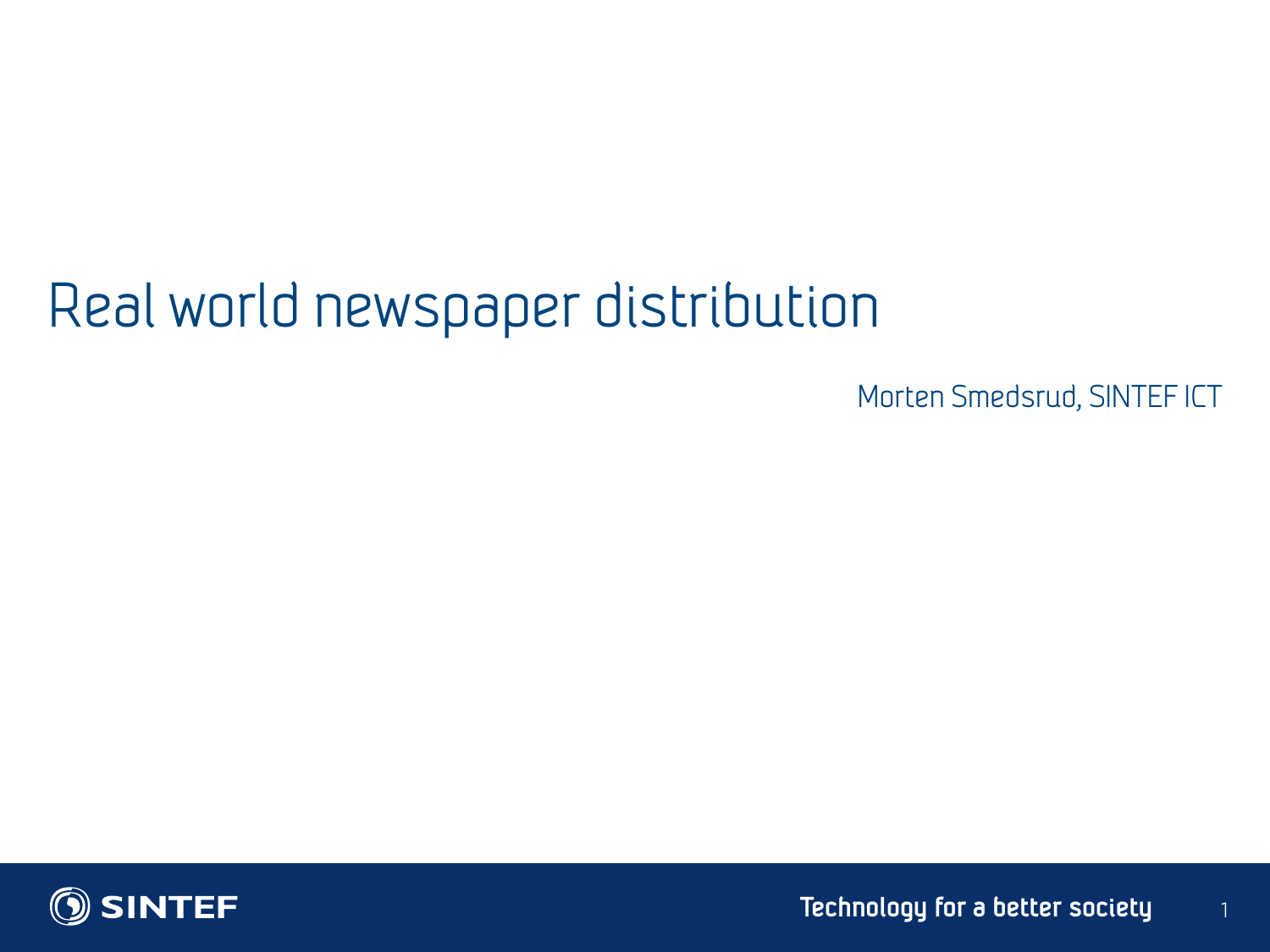## The newspaper delivery vehicle routing problem

- Two step process, first step is from the printing press to drop points and second step from drop points to subscribers (which is the part we work on)
- Some routes are driven (with private cars), others are walked by pedestrians
- Car routes are open with no return to drop point, pedestrian routes must return to drop point with trolleys (opposite in Sweden)
- No practical capacity constraints, time however is constrained, all routes typically must be served within 2 hours
- Relatively large number of customers in given problem instances (1000-10000+)
- Sometimes minimum number of routes must be determined, other times number of routes are given

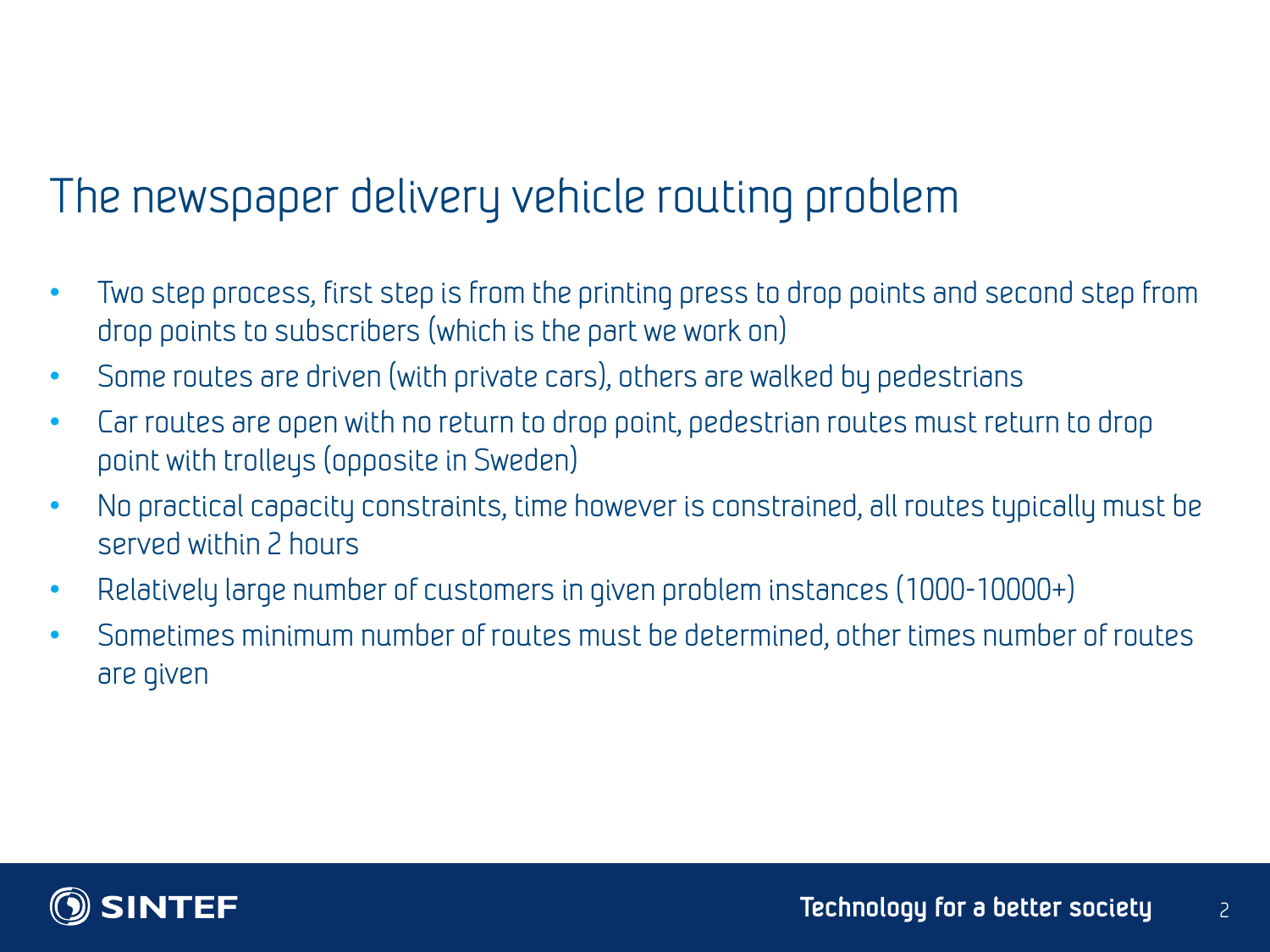# The NDVRP part 2

- One main goal is to minimize total route duration
- Routes need to be balanced time wise, at least within ~20%
- Routes need to be "visually appealing", i.e.: each route must be compact and there can be no overlap between routes
- Asymmetric travel cost / distances / times
- The travel time model must take into account whether meandering ("zigzag") is allowed or not

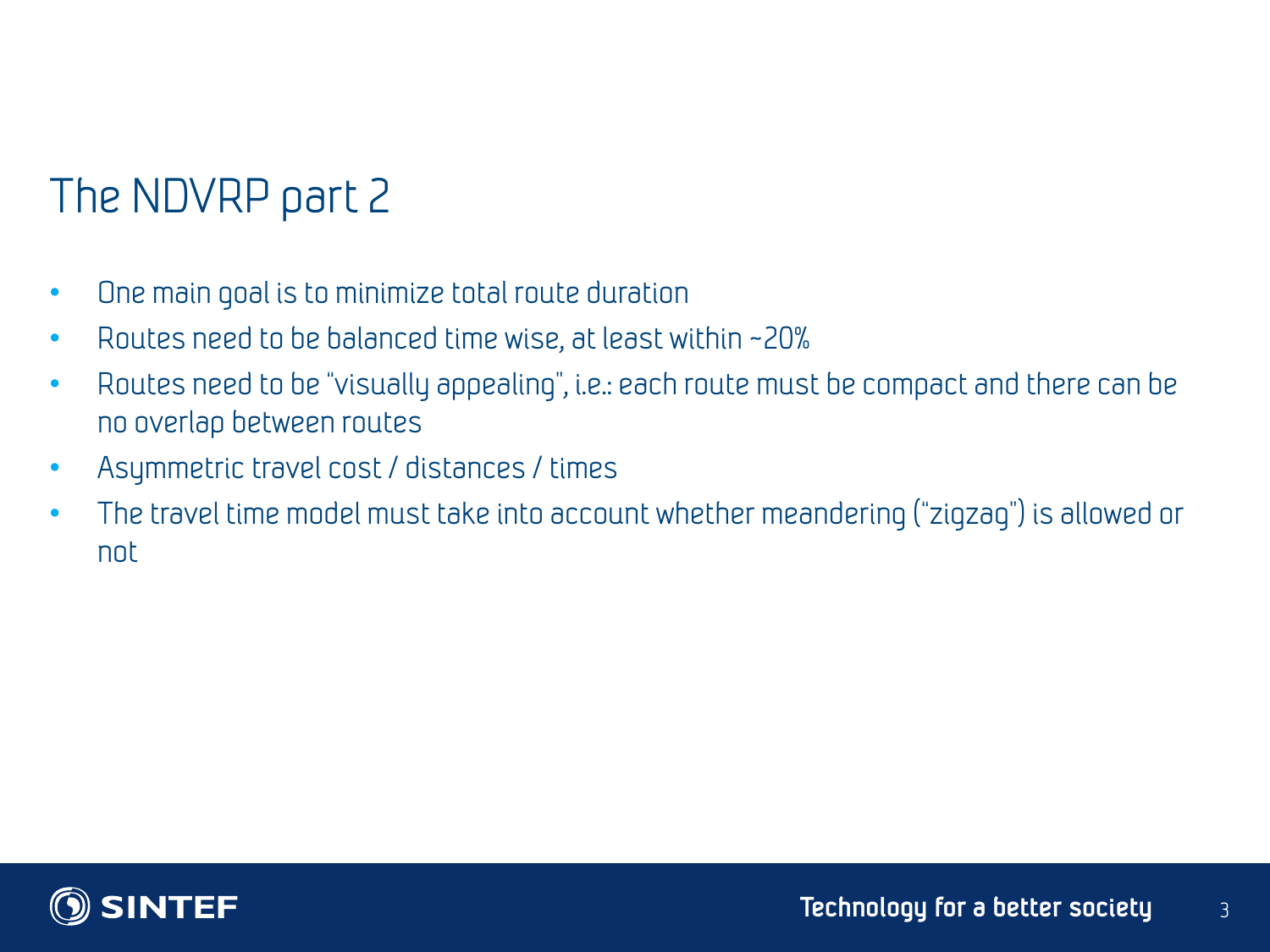## First attempt, solving with Spider

- Reducing number of orders by aggregating orders belonging to same road link into arc locations and solving resulting arc routing problem
- Introduce objective to measure how clustered solution, i.e. penalises overlap between routes
- Introduce objective to measure how balanced the routes are, penalises variable duration of routes
- Introduce new restrictions into Spider Topology module (zigzag).

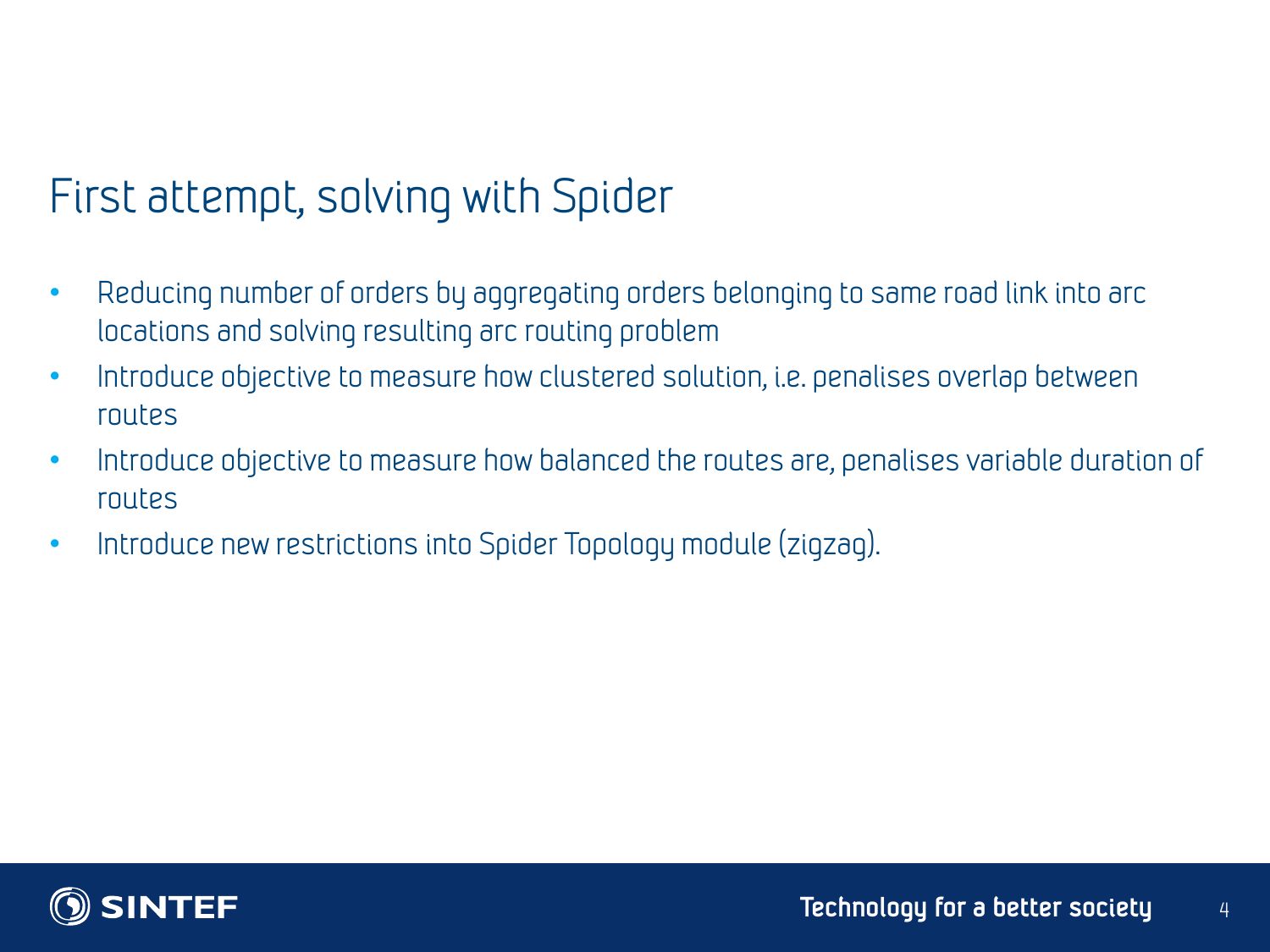#### Problems with the objective approach

- Letting the cluster cost be high may result in solution with tours following the natural clusters in a problem. But they are often badly balanced
- If balancing objective dominates the objective function, the optimizer might balance routes by doing stupid things like driving back and forth inside the shorter tours to even them out.
- Seems impossible to balance the objectives

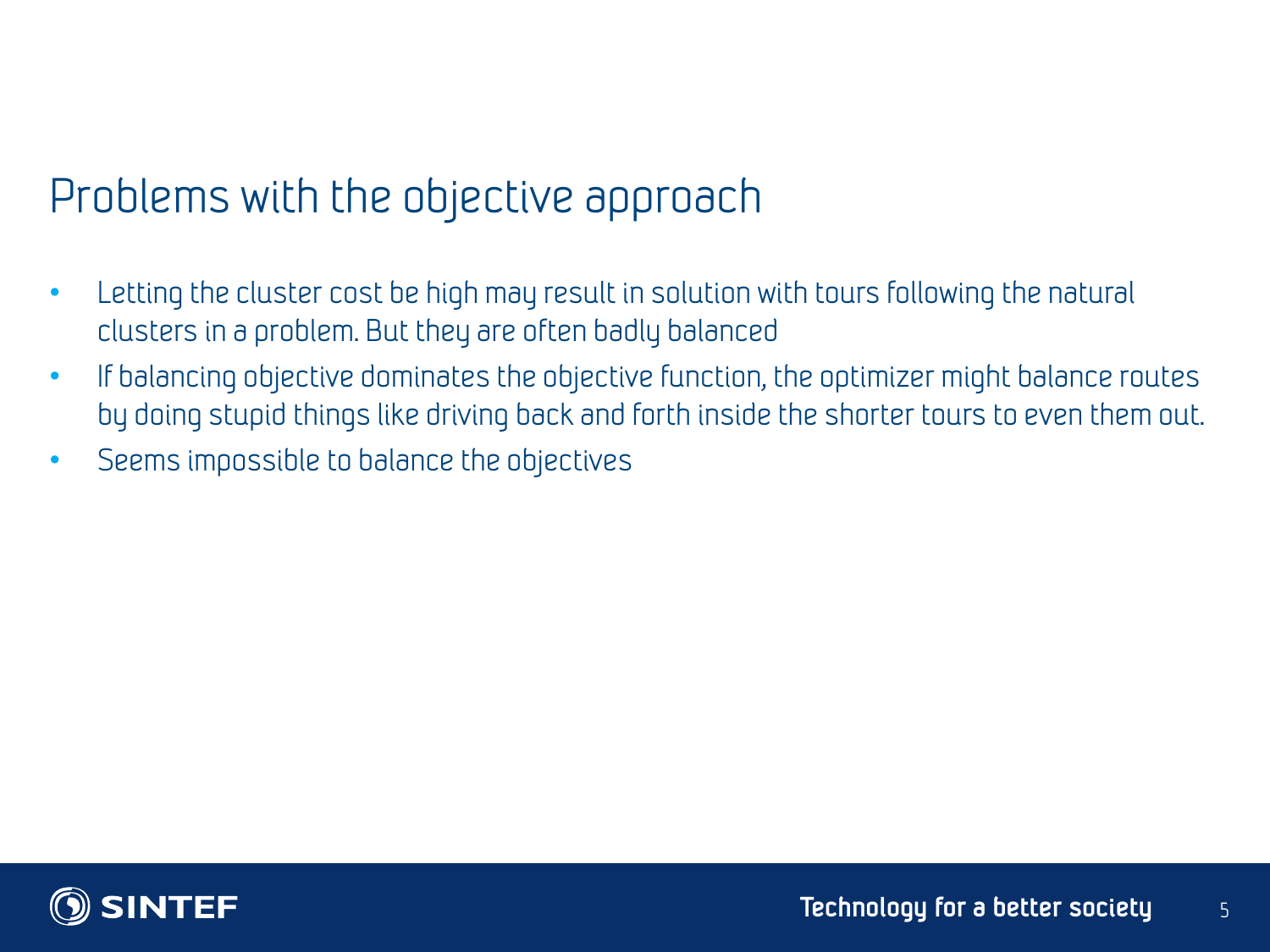# Topology problems



- Tours from a depot out to clusters of orders often goes along central roads
- Orders along this central road may be serviced by any route passing through without any extra travel costs.
- Makes the optimizer very proficient at creating overlapping routes and destroying existing clusters when running without cluster objective.
- Not allowing zigzag delivery often creates further complications, when travel distance to an order suddenly can vary significantly depending on what side of the road you come from

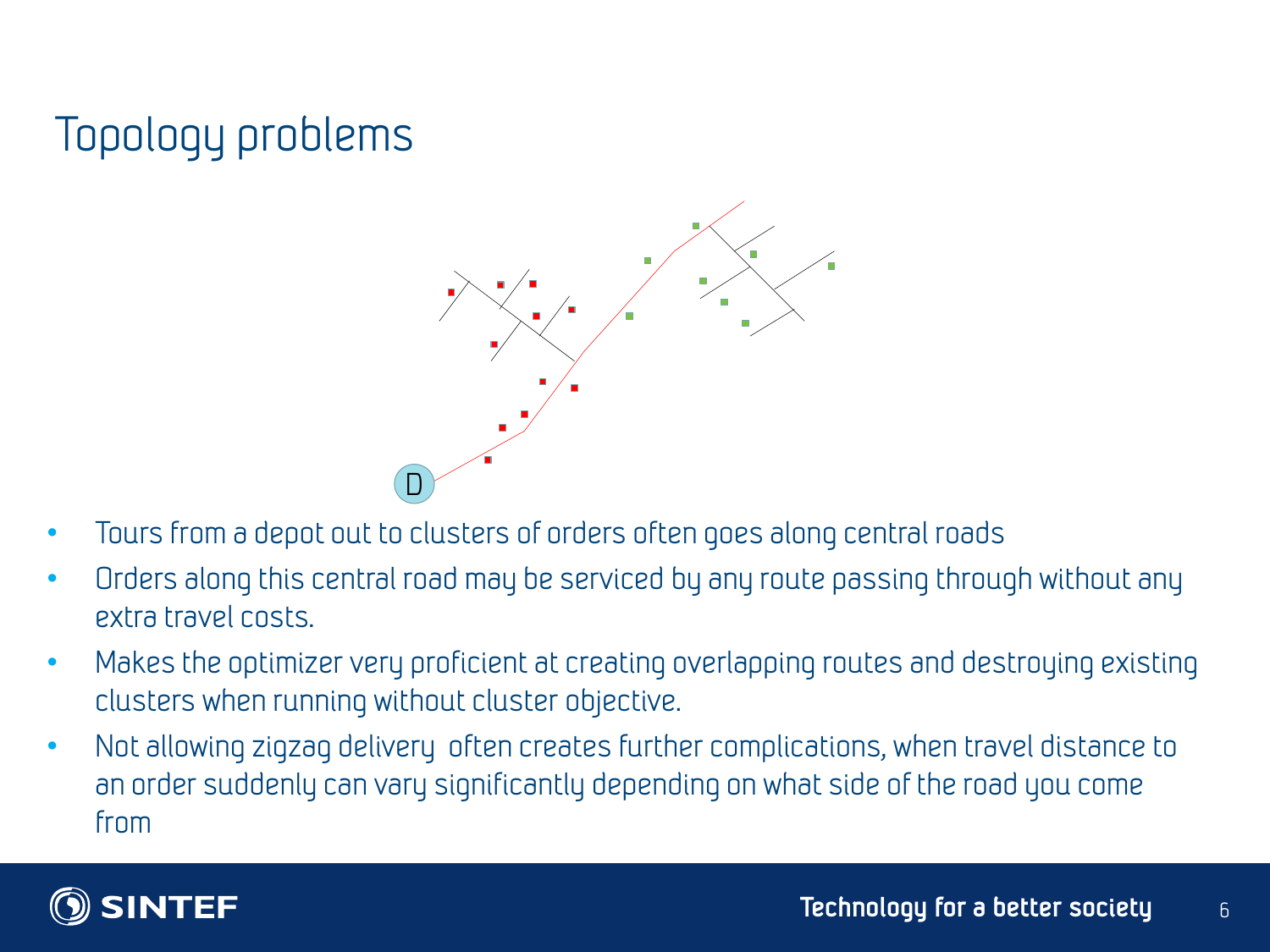## New approach, initial solver that makes balanced clusters

- Orders are aggregated as usual
- Orders are then clustered in a initial solver
- Initial solver also balances these clusters
- We adapt a known clustering algorithm like k-means to build clusters modify it to balance tours
- Once clusters are built, we build tours from the resulting clusters in Spider
- Spider then optimizes the resulting tours individually, no inter tour optimization (which can destroy the clustering)

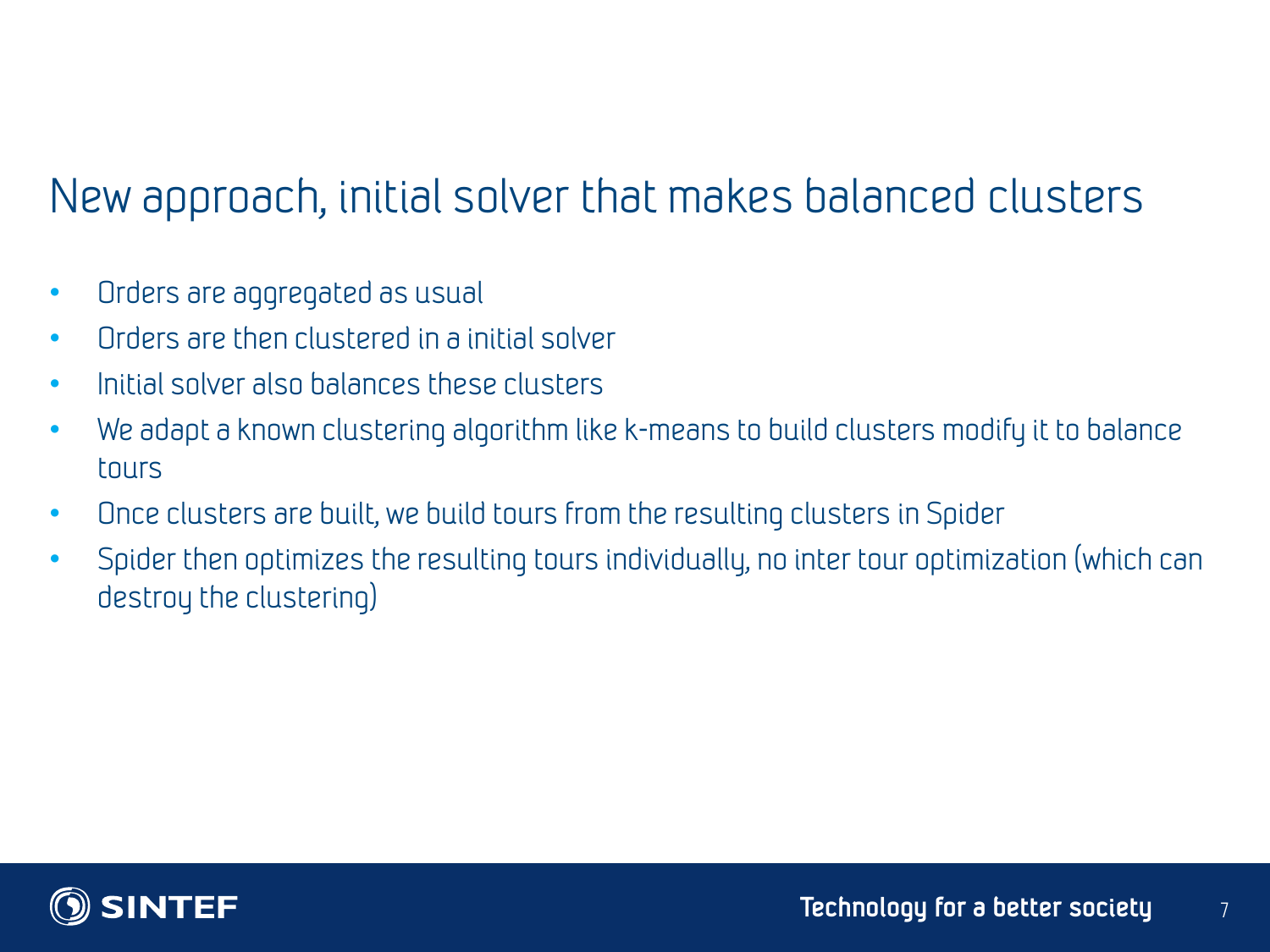## K-means algorithm

- 1. Select a random location as first centre
- 2. For each additional cluster pick the location furthest away from previously selected centres and make it centre for this cluster,

 $\{ \|\|\|\|\|\|$   $\|$   $\{ \}$ 

- 3.
- 4. Assign each location to the cluster who has the closest centre, i.e. cluster can be expressed as:
- 5. Update each centre to new centroid:

6. Increase t by 1 and go back to step 4 until



 $\mathcal{E}$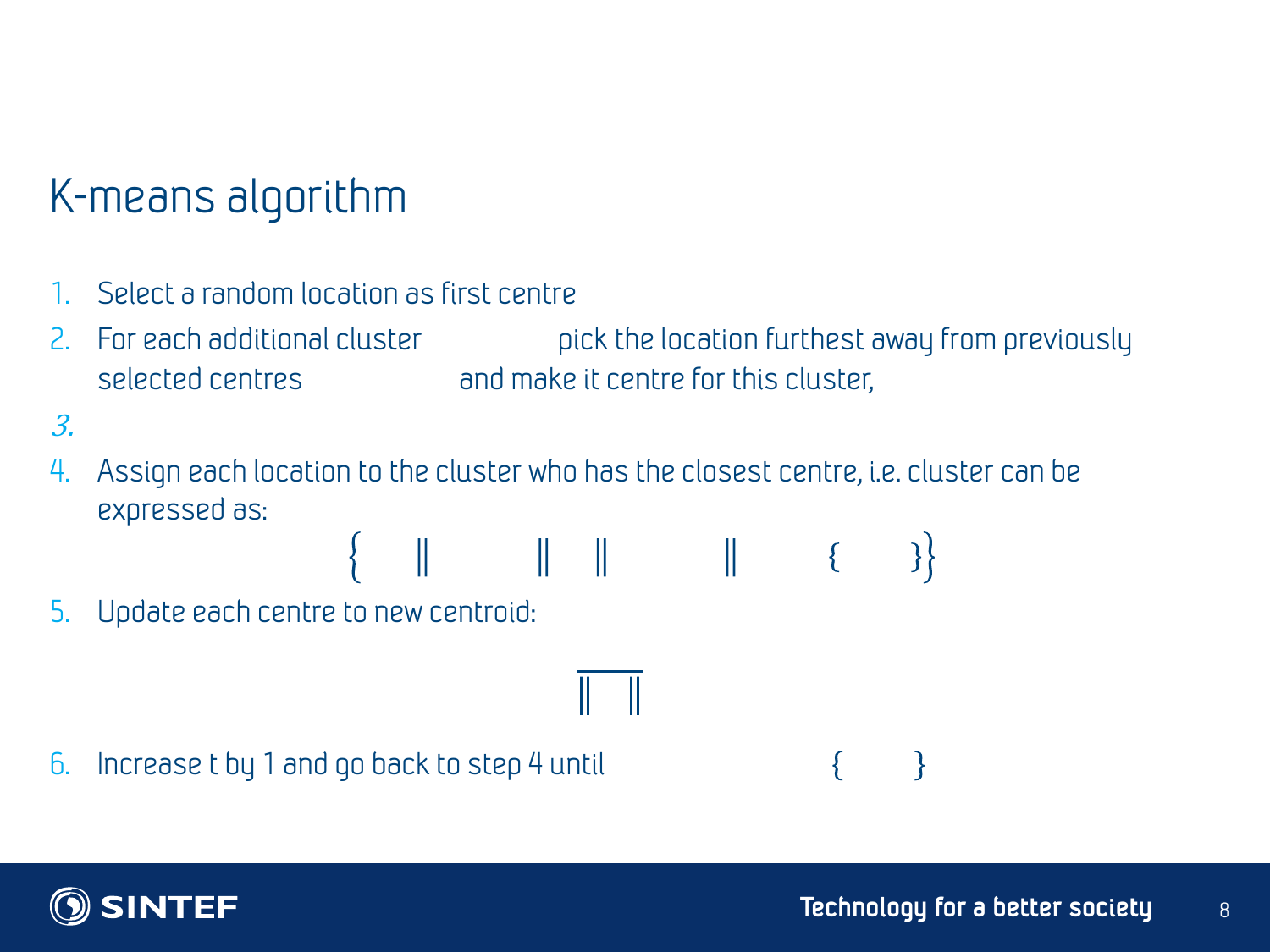#### Adaptations to our problem

- No centroids in a road topology (could be in a lake or something), so picks closest location in Euclidian distance when updating centres in clusters
- Use non modified K-Means to generate a (unbalanced) starting solution
- In order to be able to balance routes we need to know how big a cluster is, done with a simple and quick TSP solution after locations have been assigned to clusters
- Balance routes by introducing an offset when assigning locations to cluster: and the control of the control of the con-
- For each iteration we either balance routes by growing or shrinking the most unbalanced cluster by modifying the offset for that cluster, or when balance has been stable for a while we update centres like in K-Means
- Terminate on time or when all routes are balanced within certain tolerance and estimated time for all clusters are feasible

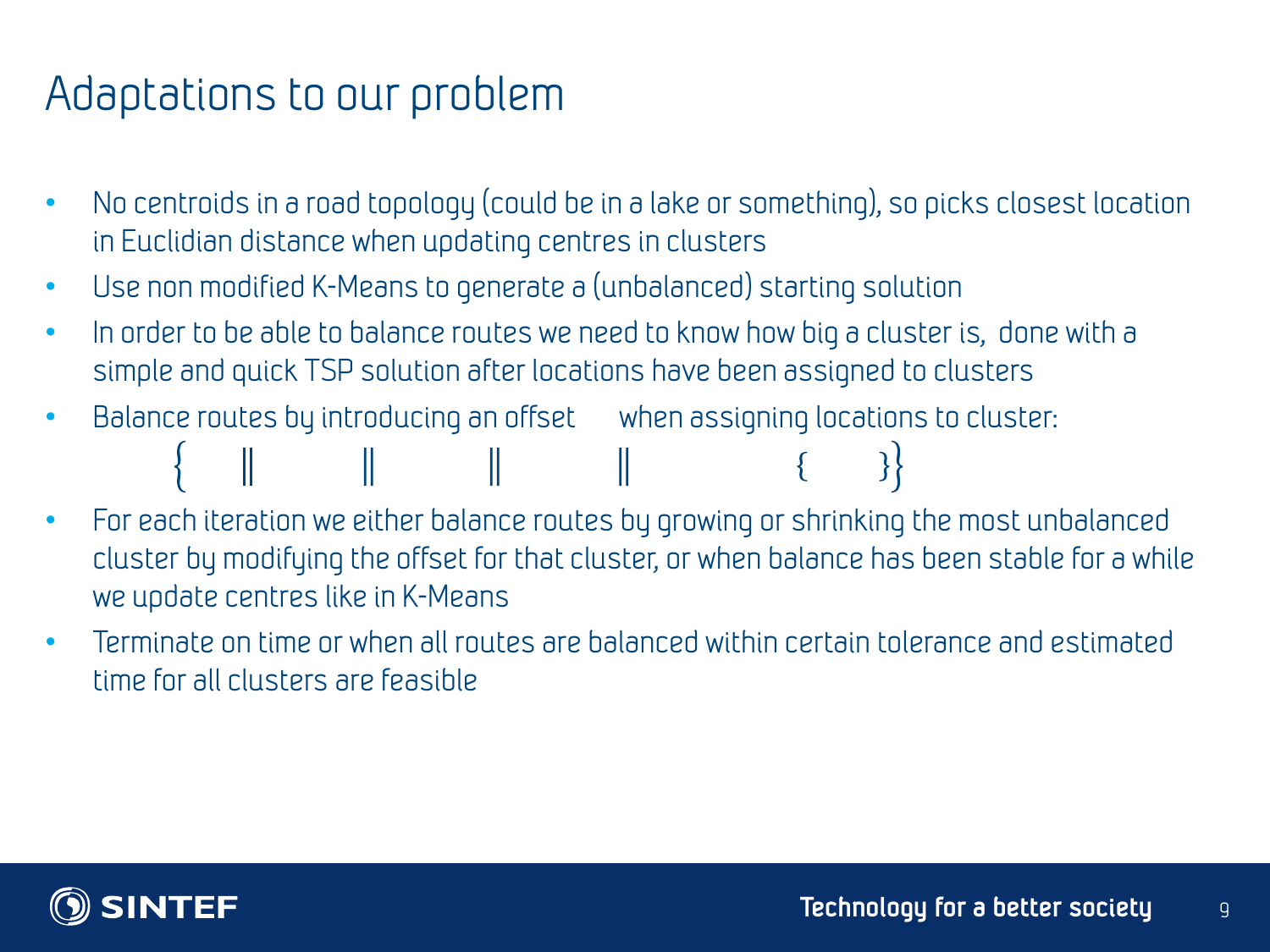# Road topology balancing problem



- Algorithm doesn't manage to split middle cluster when trying to service above orders with 2 clusters
- Travellers travel through junction j regardless of whether we come from centre or so all orders in middle cluster get assigned to either centre depending on value of offsets and
- Solution: use a linear sum of travel distance and Euclidian distance (emphasis on travel distance)

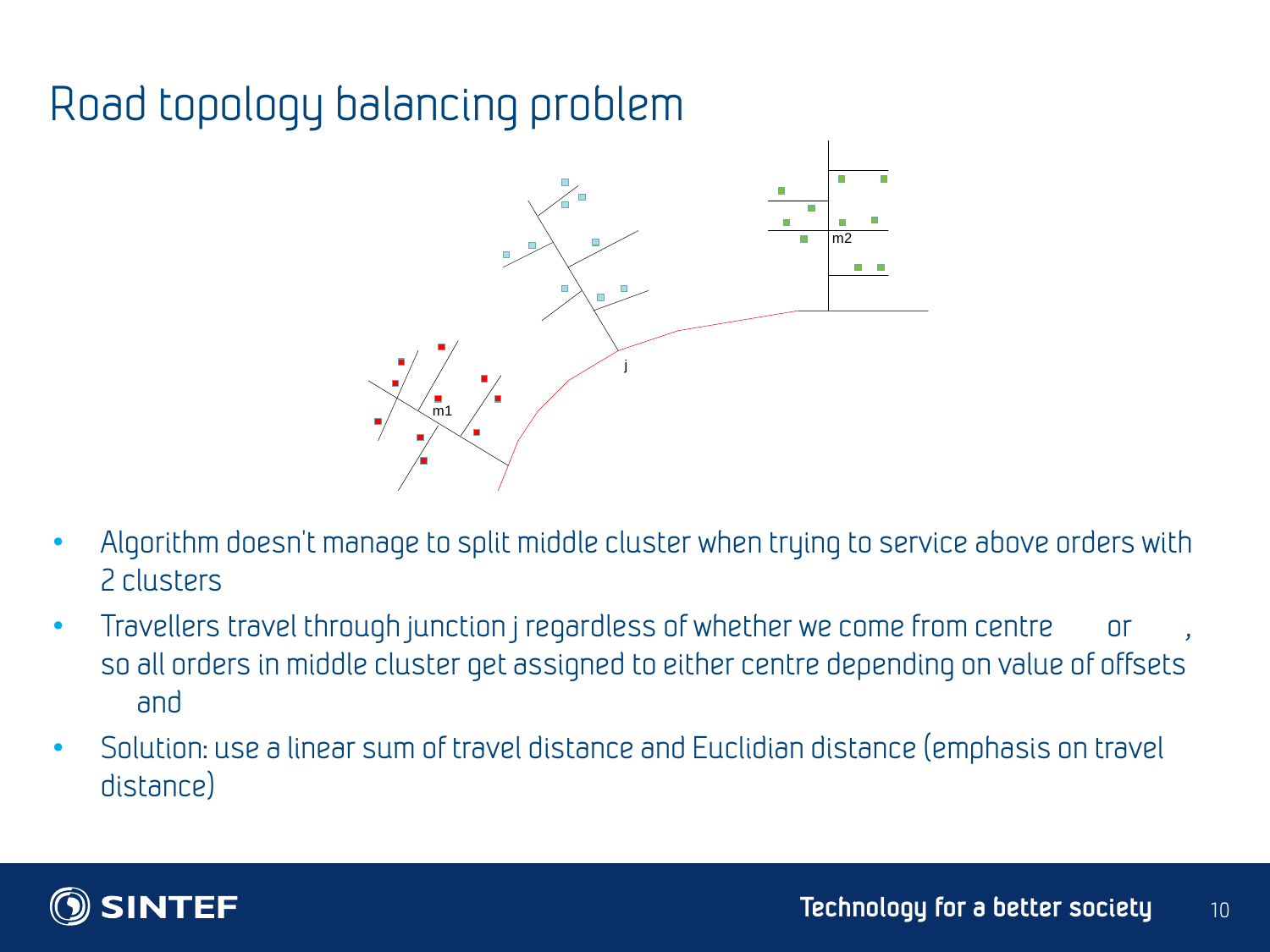### Minimizing number of routes

- 1. Start with an estimated number of tours , set to a lower bound for how many routes needed, i.e. total service time of all orders versus available time on tours
- 2. Use the previously described approach to cluster the plan number of tours
- 3. If the plan can be feasibly clustered with this number of routes, then calculate slack to estimate how many tours can be saved and subtract this number (or minimum 1) from and go back to step 2
- 4. If the plan with tours is not feasible, set to new estimate (increase with minimum 1) for how many tours are needed and go back to step 2
- 5. Terminate at step 3 or 4 when tours are infeasible but tours are feasible